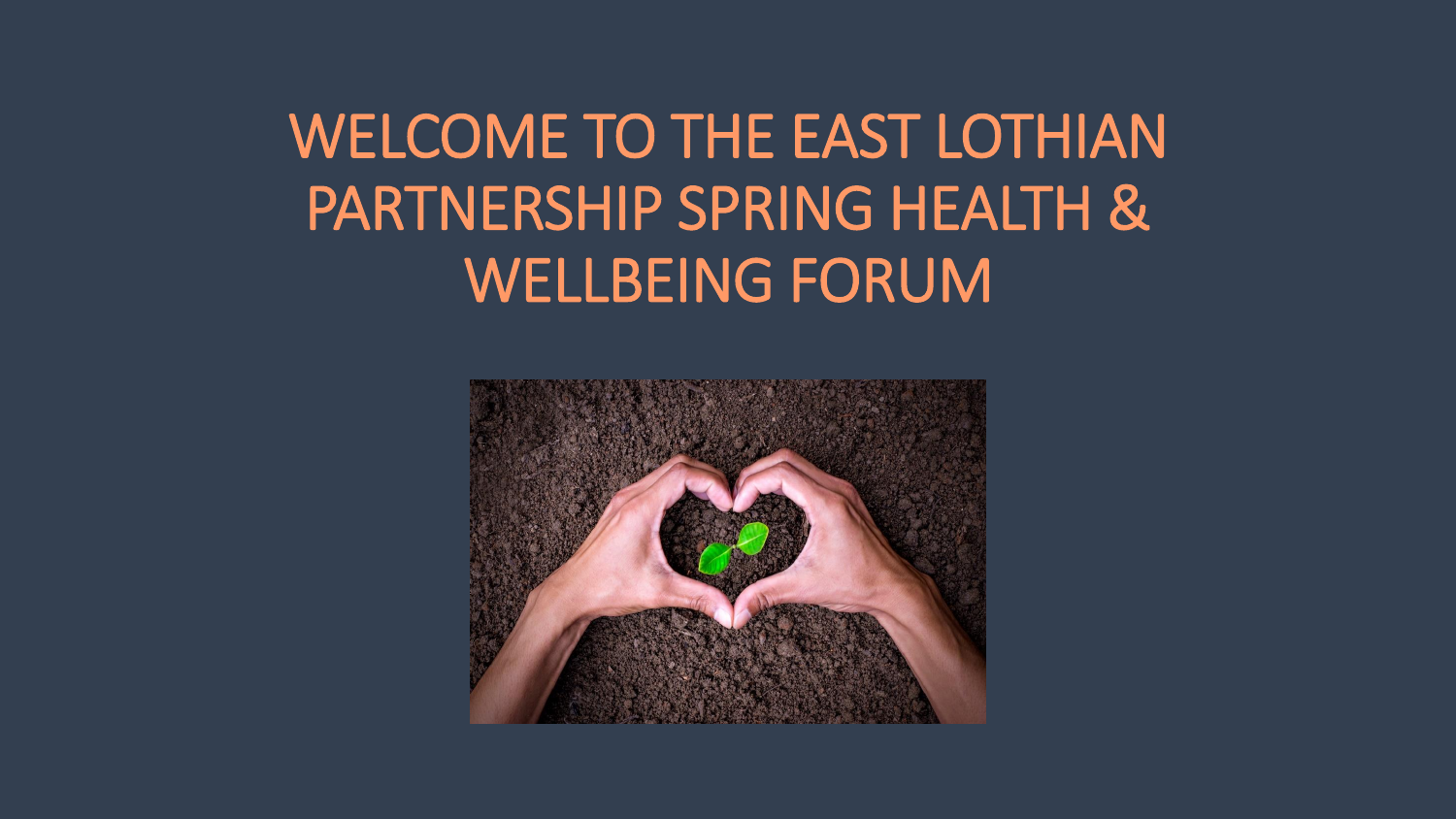The East Lothian Partnership Forum brings community planning partners together twice a year - its purpose is to enable partners to:

- Get actively involved in the East Lothian Partnership
- Develop collaboration to deliver the outcomes in the East Lothian Plan and six Local Area Plans
- Share good practice, identify opportunities and flag up common issues
- Be involved in monitoring and reviewing the delivery of the East Lothian Plan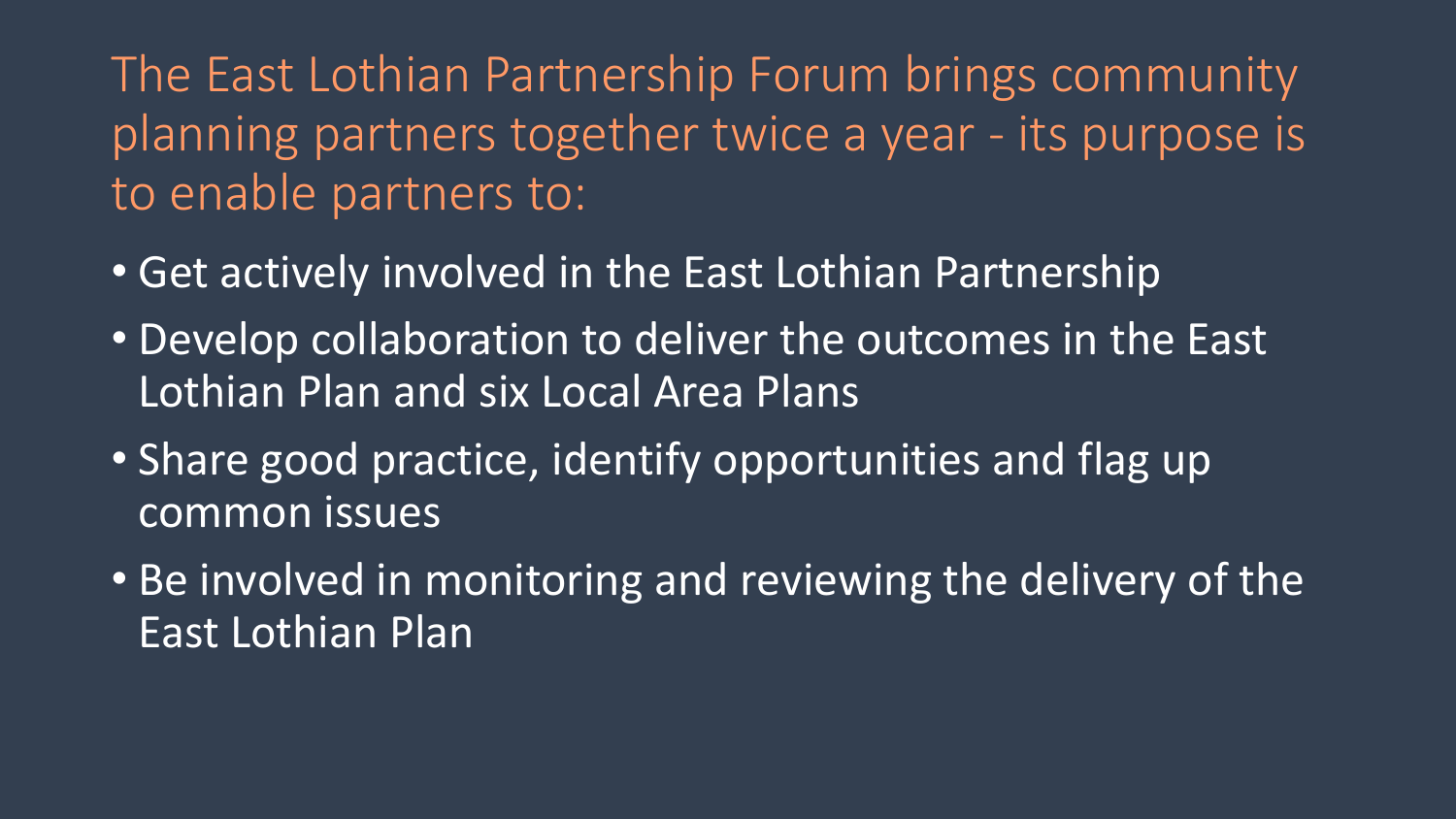#### Who is the East Lothian Partnership Forum for?

The Forum is open to all East Lothian Community Planning partners – this includes the full range of statutory partners, Area Partnerships (and the community organisations that make up their membership) and third sector organisations.

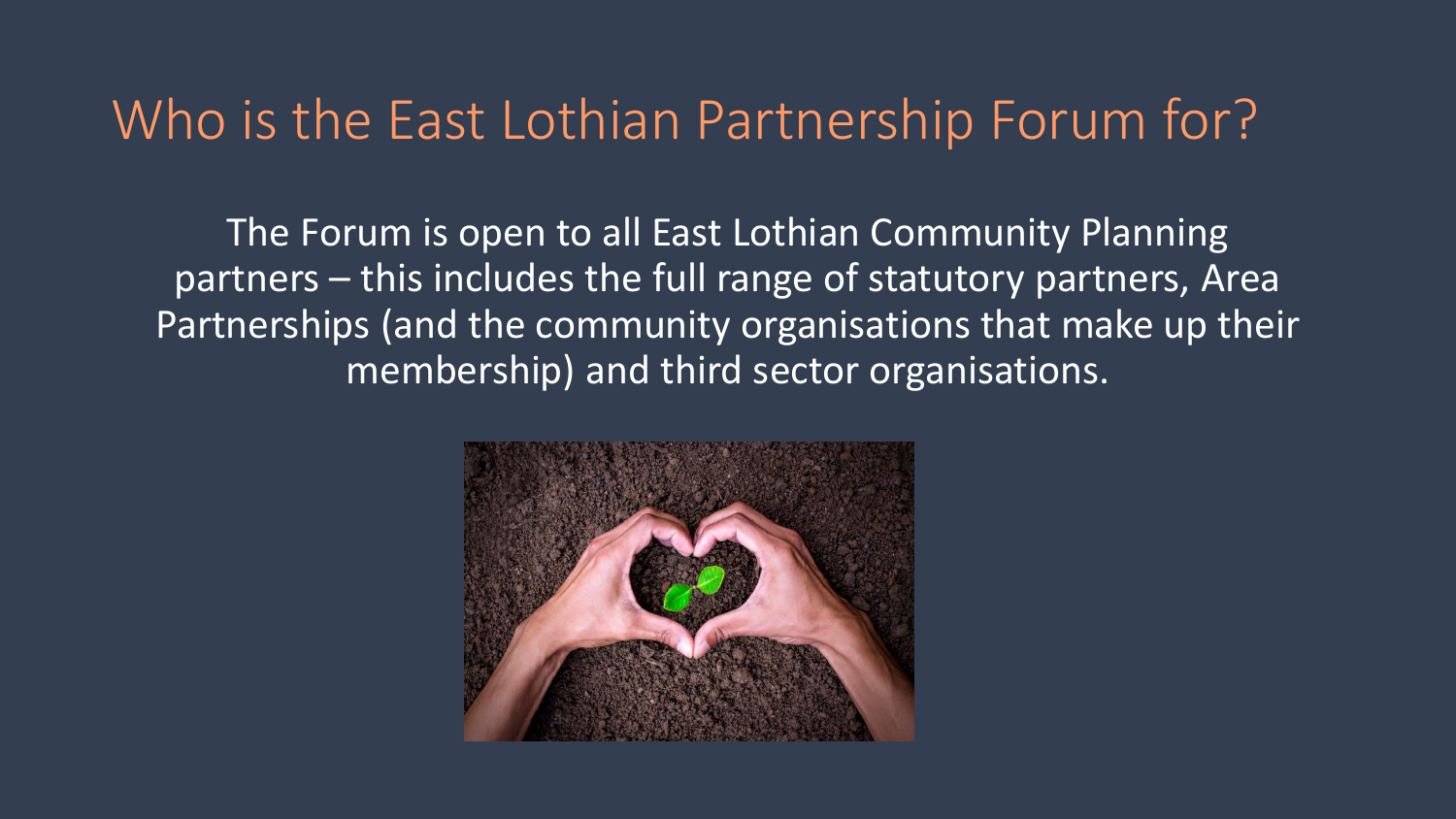# The East Lothian Plan 2017-2027 Statement of Intent:

"We will work in partnership to achieve an even more prosperous, safe and sustainable East Lothian, with dynamic and thriving economy that enables our people and communities to flourish"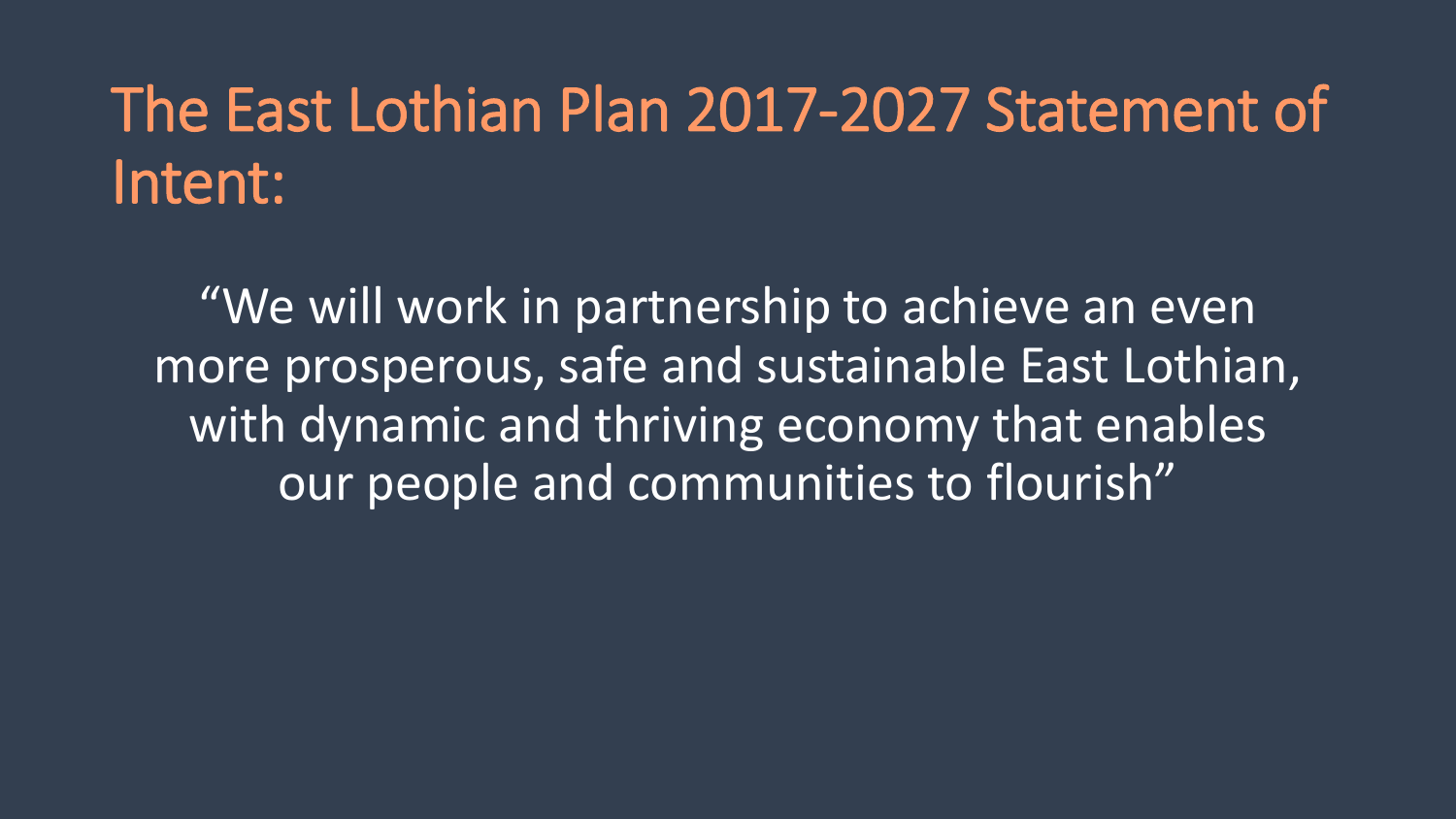The East Lothian Plan Key Themes: Theme 1 - Prosperous Theme 2 - Community-minded Theme 3 - Fair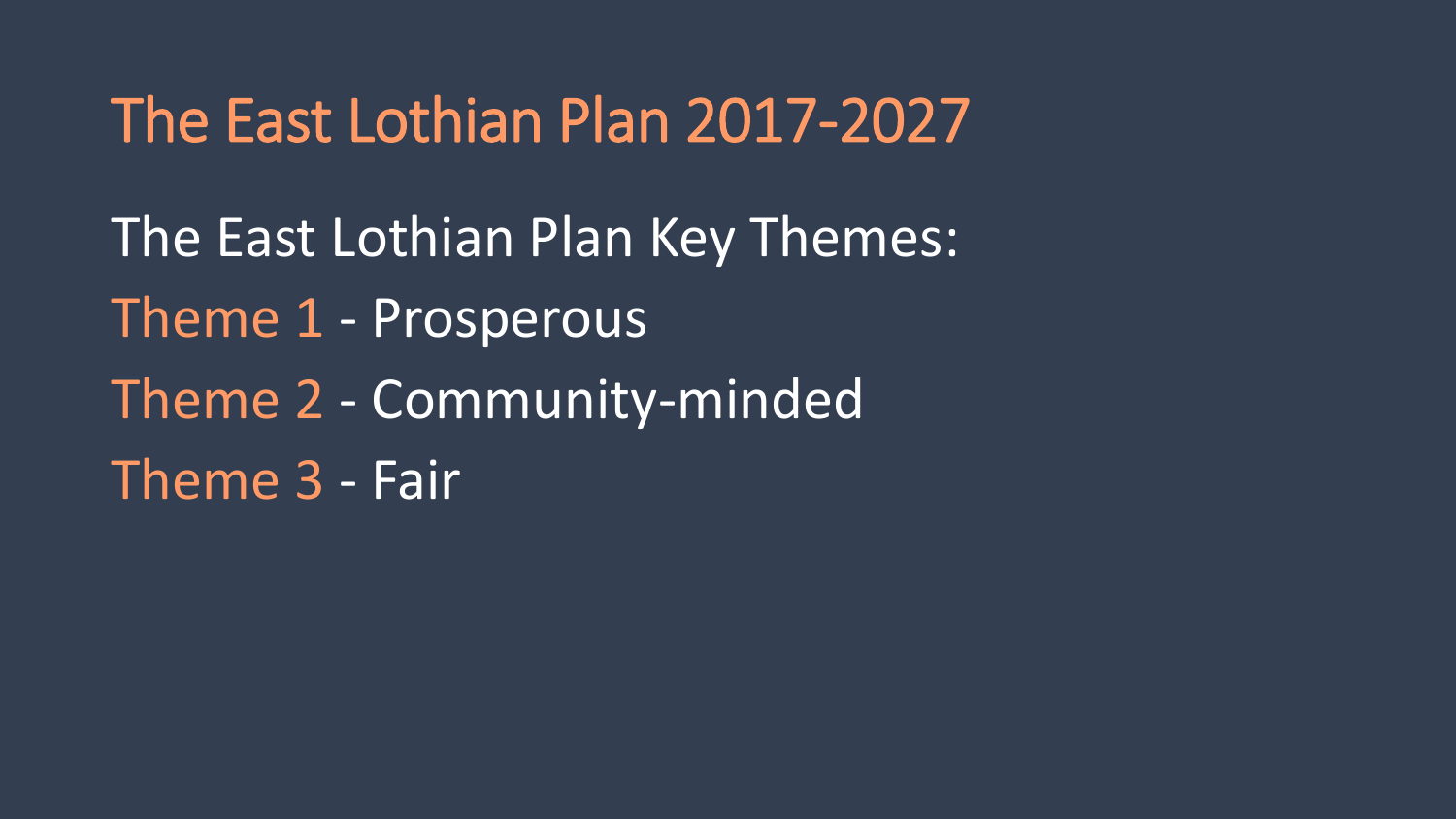Prosperous:

Outcome 1.1 East Lothian people are working, are free from in-work poverty and are able to develop and improve their work skills

Outcome 1.2 Local businesses are thriving and the business base is expanding

Outcome 1.3 People and businesses in East Lothian have better access to digital infrastructure and the digital skills they need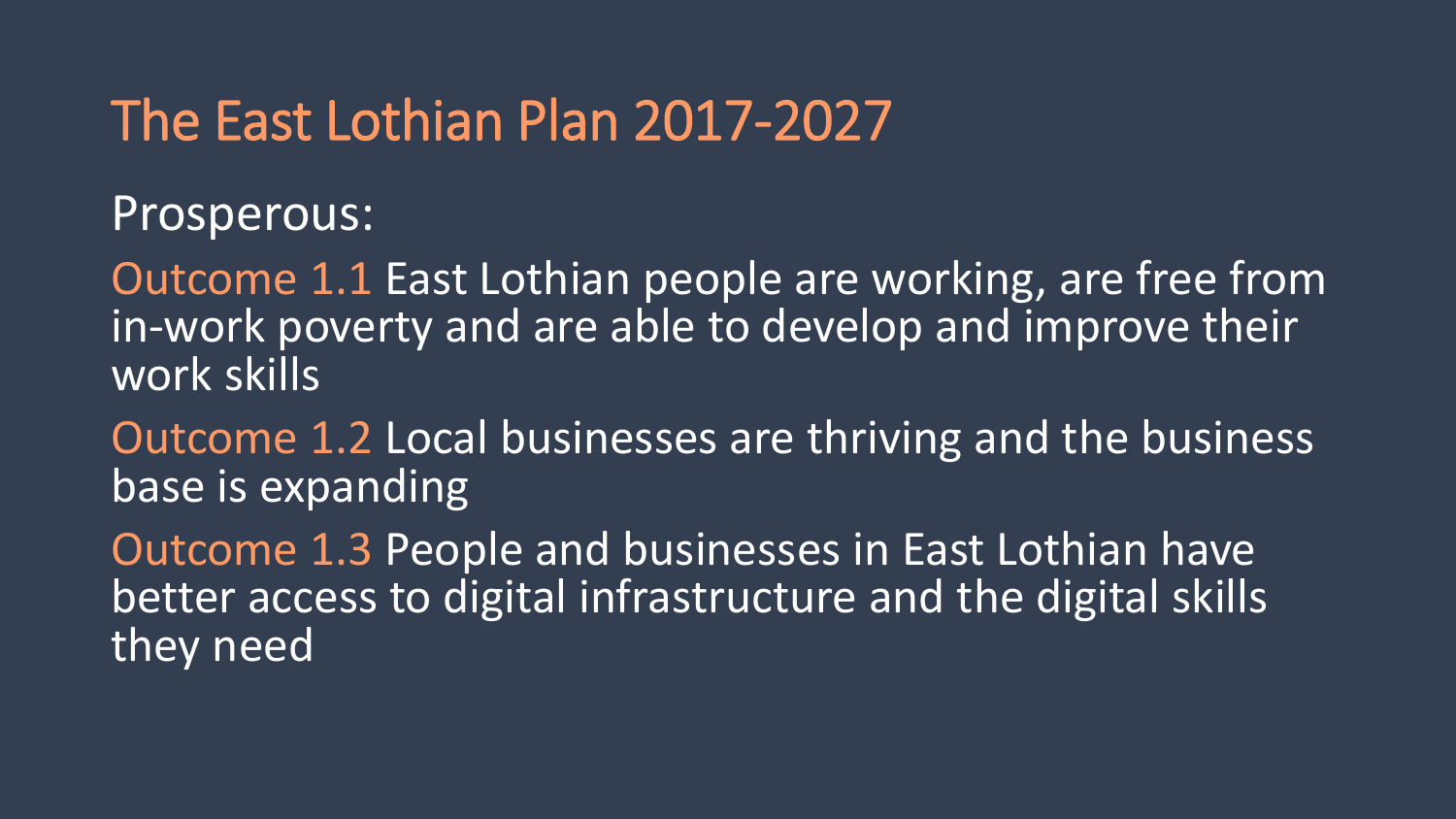#### Community-minded:

Outcome 2.1 East Lothian has strong resilient communities where people respect and support each other

Outcome 2.2 East Lothian people can live affordably and contribute to a thriving community life in a highquality environment